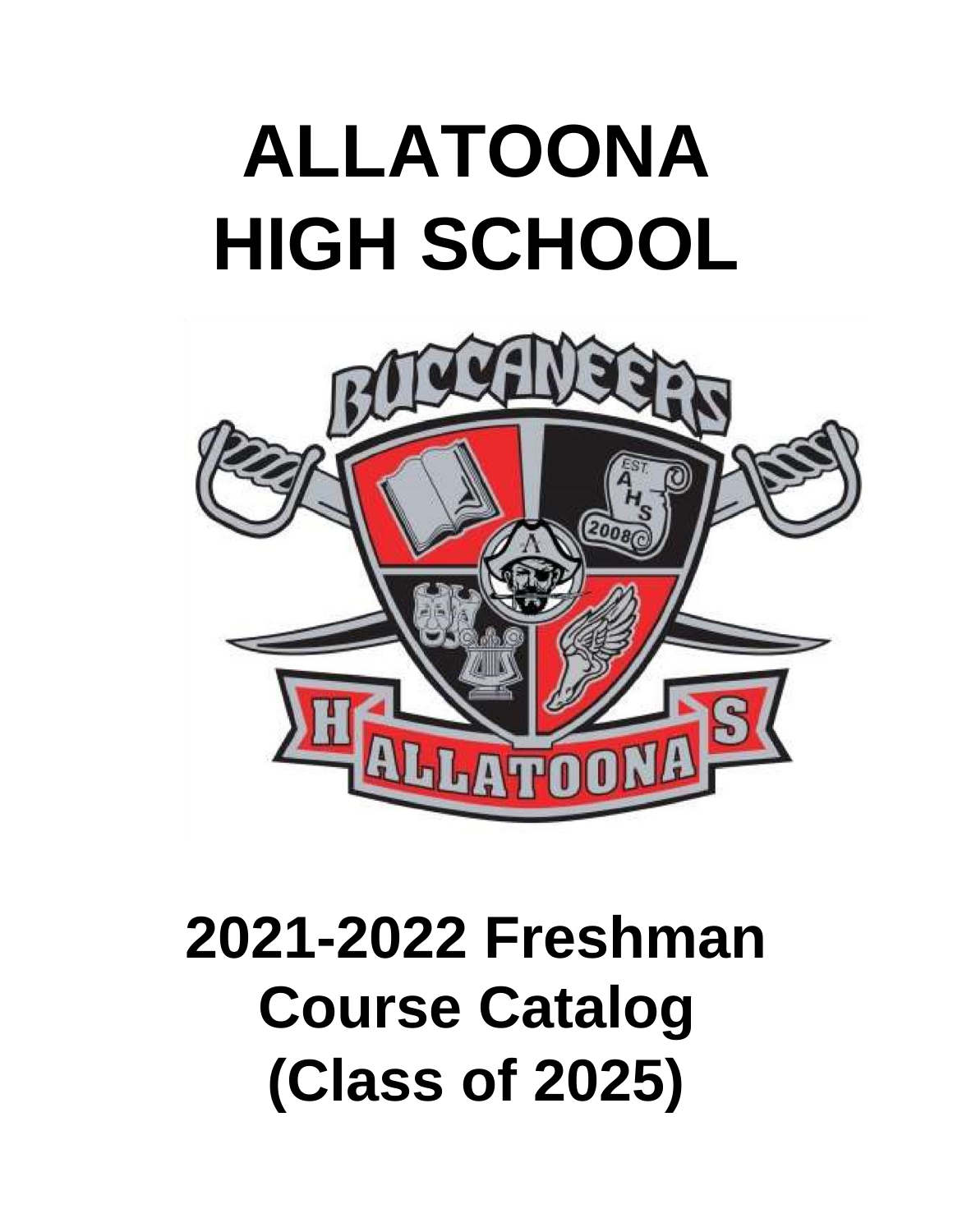Allatoona High School 3300 Dallas-Acworth Hwy Acworth, GA 30101 770-975-6503 <http://www.allatoonahs.com/>

#### CURRENT ADMINISTRATION 2020-2021

| Athletic Director/Assistant Principal. Amie Howard |  |
|----------------------------------------------------|--|
|                                                    |  |
|                                                    |  |

#### SCHOOL COUNSELING DEPARTMENT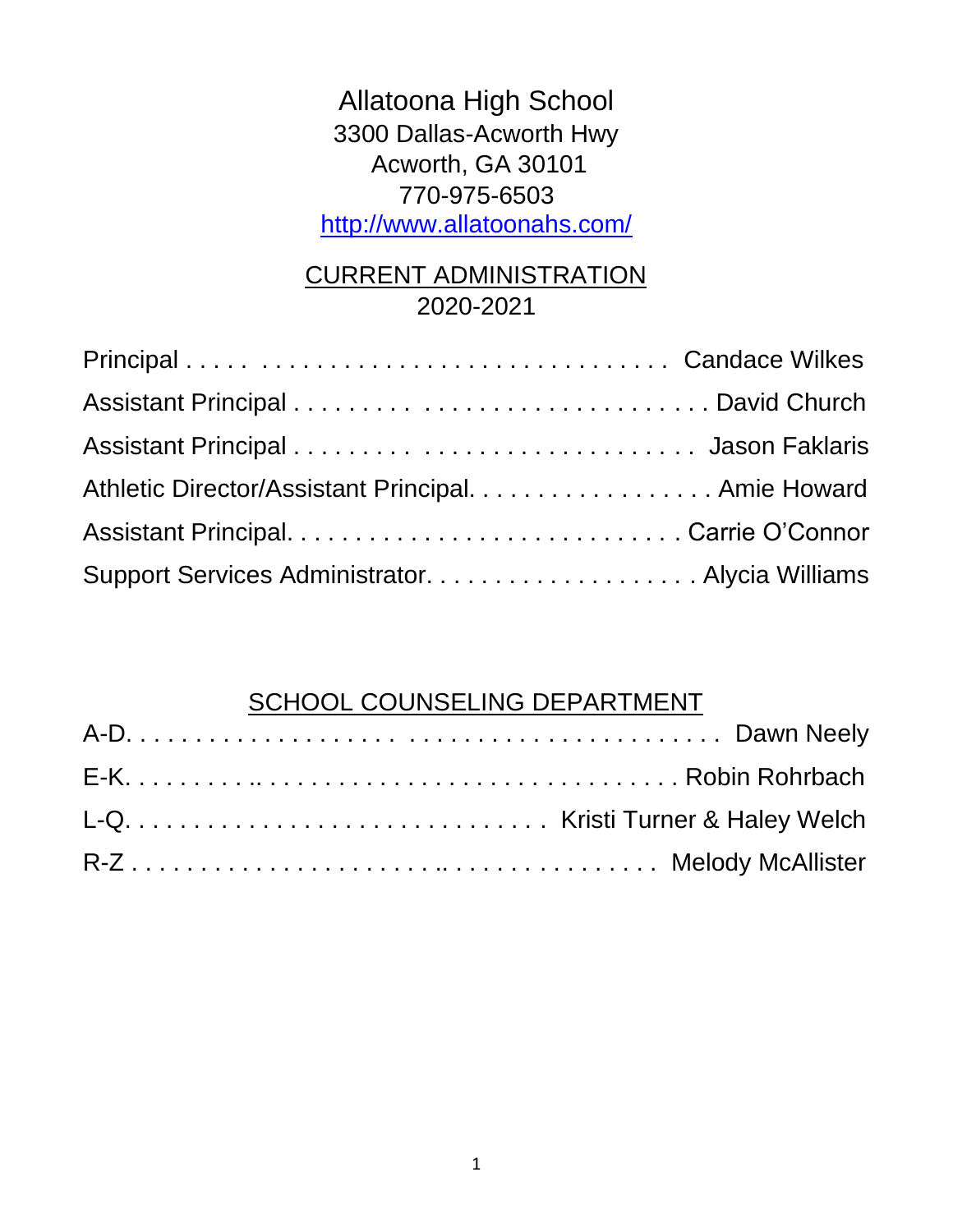Dear Students and Parents,

Welcome to Allatoona High School — Home of the Buccaneers! We look forward to your arrival in August 2021. The following information will be helpful to you and your parents in making your course selections for the 2021-2022 school year. Please read it carefully.

All Allatoona High School students register for classes based on their performance and teacher recommendations. Your current 8<sup>th</sup> grade teachers will soon be discussing important information about high school registration with you. After reviewing your grades, test scores and previous classroom performance, your teachers will recommend your core classes. You, with your parents' assistance, will select your elective courses. It is important for you to consider which college and/or career pathway you will complete in high school and choose courses in which you are interested.

Please be aware that Allatoona students register for the ENTIRE 2021-2022 SCHOOL YEAR at one time during the spring registration period. We try to make the registration process as smooth as possible at Allatoona High School. One way we do that is by building the master schedule for both teachers and students only after we have received all student requests for courses during registration. The master schedule, therefore, is determined by the student registration and provides the maximum accommodation for the courses desired by Allatoona students, with a minimum number of schedule conflicts. Since the master schedule is based entirely upon initial student registration, it is essential that students remain in the courses for which they have registered, unless it is determined that the academic placement is not appropriate. Be aware that the school builds a master schedule and employs teachers based on student requests; therefore, schedule changes *after the deadline will not be considered.* Select your elective courses after a thorough study and consideration by you and your parents. If you have questions about registration or course selections, then you and your parent(s) should attend our Virtual **Rising 9th Grade Parent Night** on **Thursday, January 21st at 6:30pm.** 

[Join Rising 9th Grade Parent Night Meeting](https://cobbk12-org.zoom.us/j/98984381895?pwd=dUJ1SmFEZVMvQ0VZZ1VUYVFRVVIwdz09)

Your 8<sup>th</sup> grade counselor can also answer registration questions.

Thank you for taking the time to investigate the wealth of course offerings that Allatoona High School is proud to offer. On behalf of the administrative team, the faculty and staff, we look forward to personally welcoming you to Allatoona High School.

Candace Wilkes Principal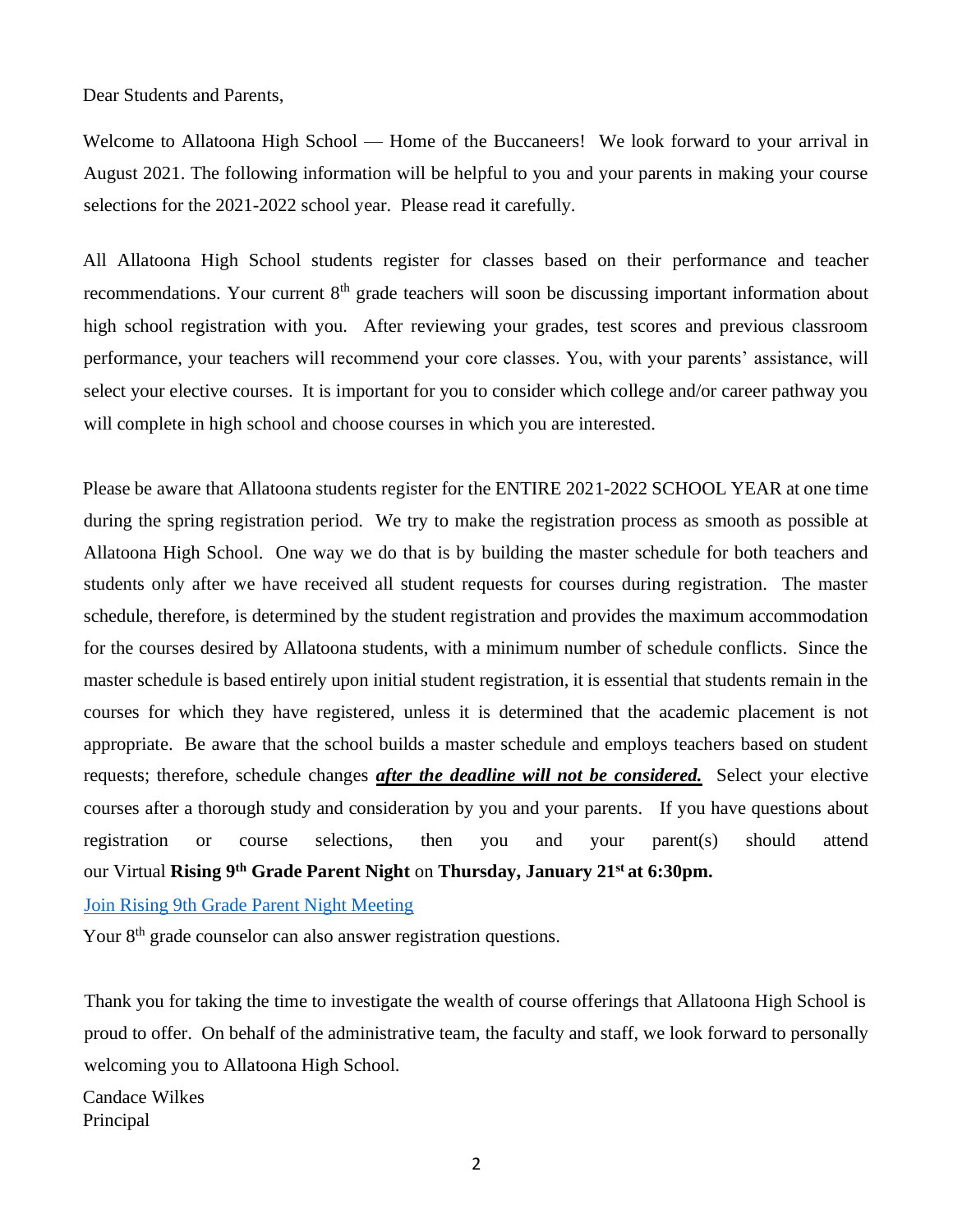#### **The Academic Program**

Allatoona High School uses a 4x4 Block schedule which allows a student to take eight classes each year (four classes during the first semester and four different classes during the second semester). A typical schedule includes two core classes and two elective classes each semester; however, depending on the courses selected, some schedules may have 3 core classes during a semester. Health and Personal Fitness (BPE) are half-credit classes, and students complete each of them in concurrent 9-week quarters during one semester. Course credit is established in Carnegie units. Students register for four classes per semester. All course credits count toward the total requirement for graduation. Students can earn eight units of credit per year. *In order to be promoted to the 10th grade, a student must earn 5 units, and 3 of those units must be in English, Science and Math*.

#### **Athletic Eligibility**

In the fall semester, all first-year freshmen are eligible to participate in sports, cheerleading, chorus, band, orchestra, drama, or be a member of a club. However, in order to participate in any sport for the spring semester and beyond, students must pass 3 out of 4 courses in the fall.

#### **Future Plans**

It is Allatoona's hope that our students become life-long learners with the knowledge, skills and attitudes necessary to compete successfully as honorable and productive citizens in a global society. We expect our students to continue their education after high school graduation and throughout adulthood. Post-secondary education could be a traditional four-year college or university, a two-year (community) college, a technical college or institute, or a vocational program. Other students may choose to enter the world of work or the military service after high school graduation.

As you begin your high school career, please keep in mind your post-secondary plans. The course of study for graduation from Allatoona High School is based upon minimum *state* requirements*. Many colleges have admissions criteria that exceed these basic requirements.* Please become familiar with the requirements and criteria of the college(s) that interest you. Do your homework! Requirements can differ from college to college and between courses of study. Requirements may also change from year to year. <https://www.gafutures.org/> is a great resource for career and college planning. The best place to find college admissions' information is directly from the college website. Allatoona counselors are always here to assist you, but it is best to begin the discussion earlier in your high school career rather than later for the most effective planning.

3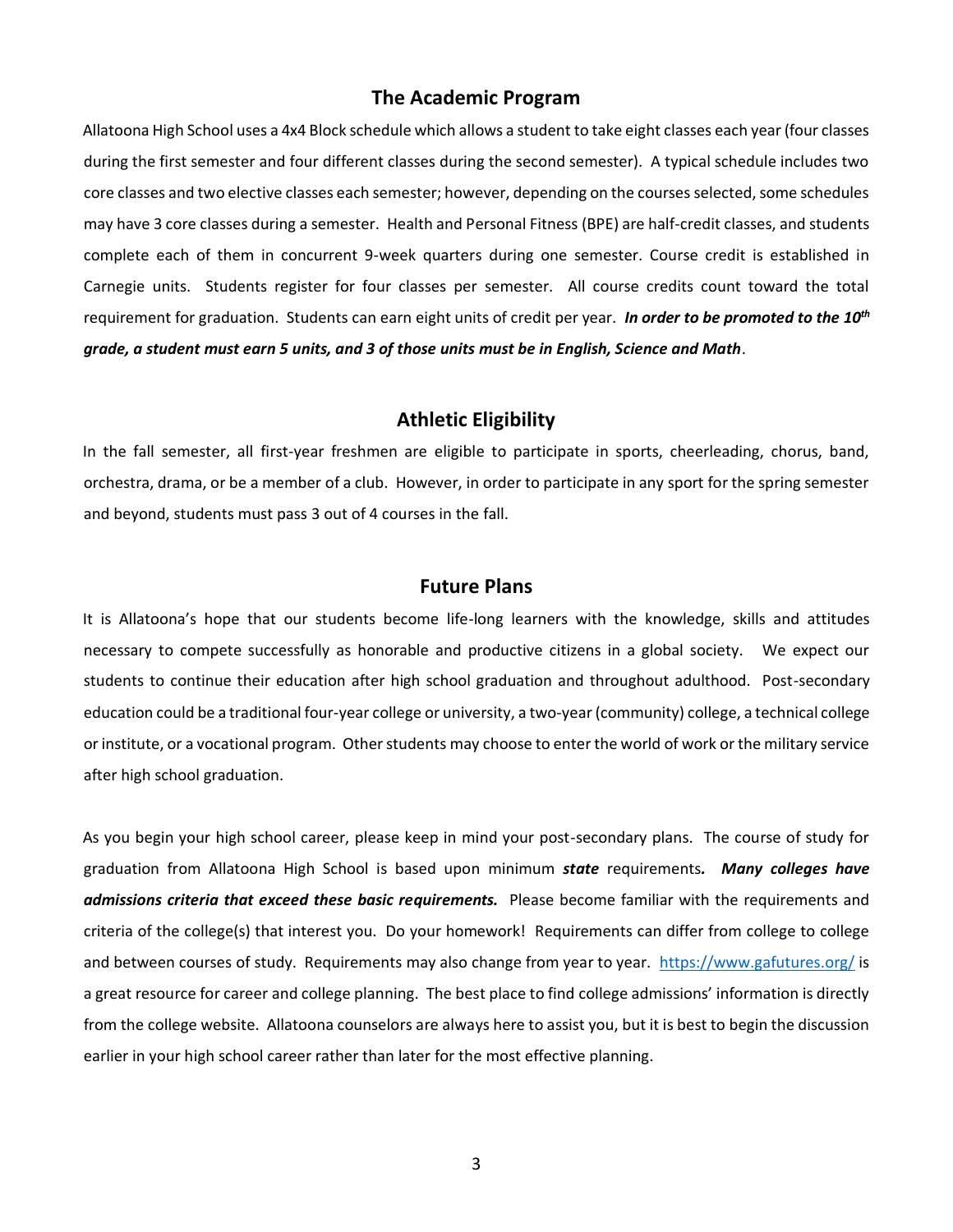Course Selection: The registration process is a collaborative effort between you, your child, and your child's current teachers. Your child's 8<sup>th</sup> grade teachers have made course level recommendations of Honors, On-Level or Co-Taught in the subject areas of Language Arts, Math, Social Studies and Science based on your child's achievement level, work habits, current grades, and standardized test scores. We strongly encourage you to trust the course level recommendation of the 8th grade teachers, as they have been provided with directions on how to best make placement recommendations.

**Waiver Procedures:** 8th grade students will receive a confirmation letter in February with a listing of their course requests for freshmen year. If any of the course requests are incorrect due to a keying error or you disagree with a course recommendation, then follow the directions on the form to replace the course(s). It is not the philosophy of the school to place students in classes which will be discouraging or overwhelming to students. \*\*If you choose a course not recommended by your teacher, you must indicate this request for placement change by completing the waiver form that will be sent home in February. All changes must be made by March 5<sup>th</sup>.

## **Registration Directions:**

YOU must select your **elective** courses. Since all ninth-grade students are required to take Health and Personal Fitness (BPE) as their first elective, you will need to select *seven* more electives. Follow the steps listed below to complete the registration process:

- 1. Read this registration handbook completely including course descriptions. This information will provide you with descriptions of the academic core courses and help you make good elective choices.
	- Core courses are listed as a reference only and are marked with **TR** *(Teacher Recommendation)*. Teachers use the CCSD Ninth Grade Placement Chart as a guide for recommending core classes.
	- Students who choose NJROTC will not be enrolled in Health/BPE since students may waive this required course when they have earned 3 units of NJROTC.
	- Students who choose "Combo Courses" (band, chorus, orchestra, and NJROTC) will use **TWO ELECTIVES** for these YEARLONG courses.
	- World language courses are elective courses; teachers do NOT recommend these courses. *Language teachers are prepared to guide their currently enrolled level 1 students (Fr. 1 / Sp. 1) in choosing honors vs. on-level high school courses.* You will use one of your electives to select a world language.
	- Some special education students may be required to take Study Skills per their IEP. Study Skills will take the place of one or two of their elective classes.
- 2. Students will select a total of eight elective courses listed in the course section of this handbook. Complete the online Microsoft form which **opens on January 19th and closes at 11:59pm on January 29th** . [Rising 9th Grade Elective Form](https://forms.office.com/Pages/ResponsePage.aspx?id=-x3OL5-ROEmquMR_D8kYLReP25BYgIFNu_dPk9GhUitUMDZSUDFIV1VJRzZPMzMzR09XM000Vzg3Ni4u)

**If you do not choose electives, they will be chosen for you.** 

- $\rightarrow$  Parents should review these courses with their students prior to selecting.
- 3. The attached spreadsheet can be used to plan out all 4 years of high school. The attached spreadsheet can be used to plan out all 4 years of high [Credit Tracking Spreadsheet](https://cobbk12org-my.sharepoint.com/:x:/g/personal/caroline_oconnor_cobbk12_org/EaphxUcWtQRBgUcQYal5y_4B7OQ5UxbzWKqej3NkQtegsw?e=KPq8dA)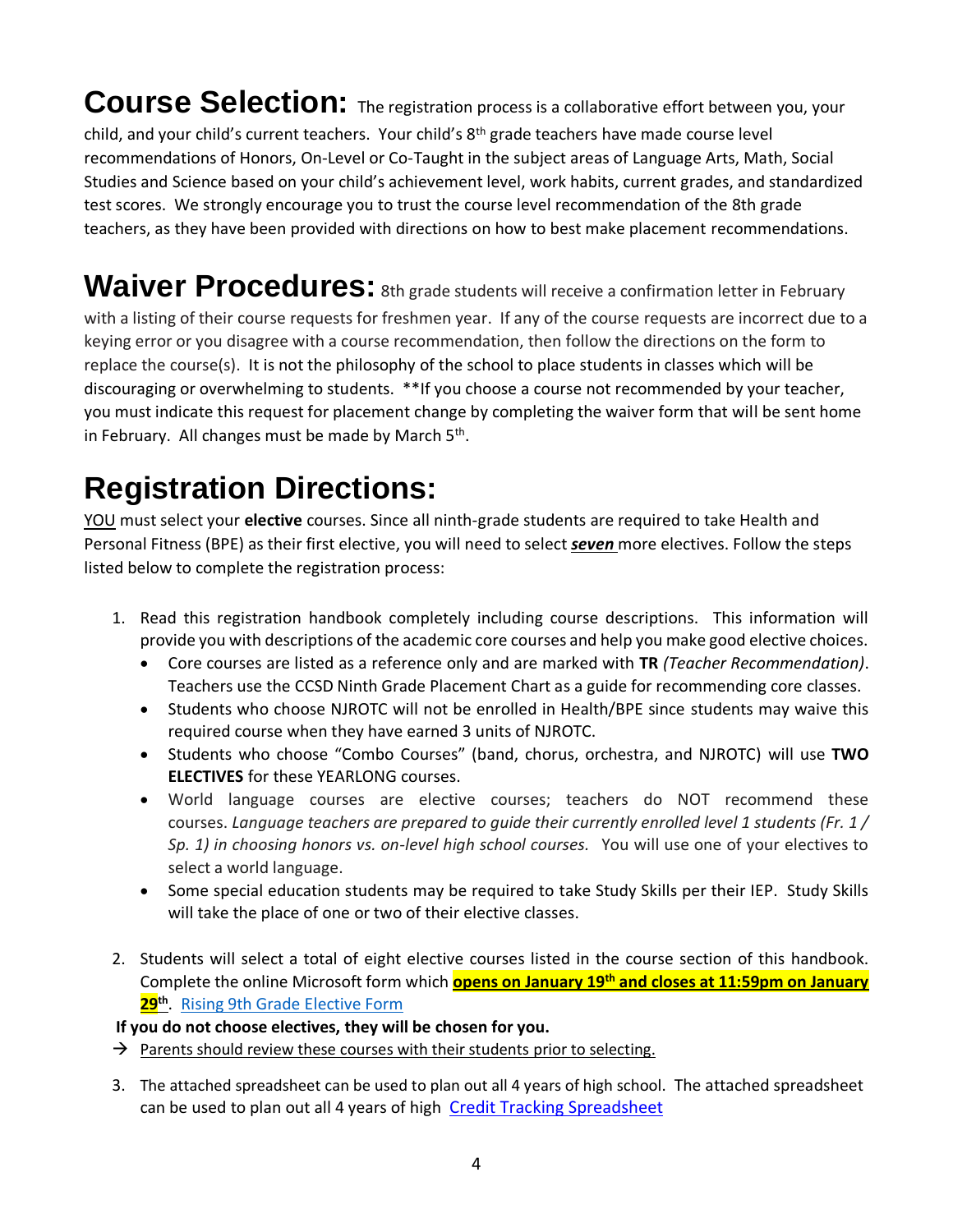**High School Graduation Requirements** The State Board of Education offers one common set of requirements for all students to earn a regular diploma. In order to receive a diploma, students must satisfy these requirements.

| <b>Subjects</b>                            | Georgia High School Diploma                                                                                                                                                                                                                                                                                                                                                                                               |
|--------------------------------------------|---------------------------------------------------------------------------------------------------------------------------------------------------------------------------------------------------------------------------------------------------------------------------------------------------------------------------------------------------------------------------------------------------------------------------|
| English                                    | <b>4 Units Including:</b><br>1 Unit 9th Grade Literature/Composition<br>1 Unit American Literature/Composition<br>2 additional English units                                                                                                                                                                                                                                                                              |
| Mathematics                                | <b>4 Units Including:</b><br>GSE Algebra I<br>or Accelerated GSE Algebra/Geometry A<br><b>GSE Geometry</b><br>or Accelerated GSE Geometry B/Alg II<br>GSE Algebra II<br>or Accelerated GSE Pre-Calculus 1<br>additional math unit                                                                                                                                                                                         |
| Science                                    | 4 Units Including:<br>1 Unit Biology<br>1 Unit Chemistry or Earth Systems or Environmental Science<br>1 Unit Physics<br>1 additional science unit                                                                                                                                                                                                                                                                         |
| <b>Social Studies</b>                      | 3 Units including:<br>1 Unit World History<br>1 Unit United States History<br>1/2 Unit American Government/Civics<br>$\frac{1}{2}$ Unit Economics                                                                                                                                                                                                                                                                         |
| <b>CTAE</b><br>World Language<br>Fine Arts | 3 Units from any of these areas<br>Though there is no world language requirement for the Georgia High<br>School diploma, students planning to enroll in ANY post-secondary<br>institution are strongly encouraged to earn two units of credit in the same<br>modern language/Latin.                                                                                                                                       |
|                                            | <b>NOTE:</b> Students planning to enter or transfer into a University System of<br>Georgia institution MUST take two units of the same modern<br>language/Latin; some schools require 3 units of the same language.                                                                                                                                                                                                       |
|                                            | <b>NOTE:</b> Some colleges require a unit of Fine Arts such as the University of<br>South Carolina and the University of Tennessee.                                                                                                                                                                                                                                                                                       |
|                                            | All students must complete a college and/or career pathway through a<br>coherent series of courses leading to college readiness and/or a career<br>readiness certificate endorsed by related industries. Students may choose<br>from any of the CTAE pathways, a fine arts pathway, a world language<br>pathway, or an advanced academic pathway. See your professional school<br>counselor for specific pathway courses. |
| Health and Physical Education              | 1 Unit Including:<br>1/2 Unit Health<br>1/2 Unit Personal Fitness                                                                                                                                                                                                                                                                                                                                                         |
| Electives                                  | 4 Units                                                                                                                                                                                                                                                                                                                                                                                                                   |
| TOTAL UNITS MINIMUM                        | 23 Units                                                                                                                                                                                                                                                                                                                                                                                                                  |

\*Unit credit may be awarded for courses offered in the middle grades that meet 9-12 GSE requirements.

\*No course credit may be awarded for courses in which instruction is based on the GSE for grades K-8.

\*Completion of diploma requirements does not necessarily qualify a student for the HOPE Scholarship Program. For Hope Scholarship eligibility please refer to the Georgia Student Finance Commission website a[t www.gsfc.org.](http://www.gsfc.org/)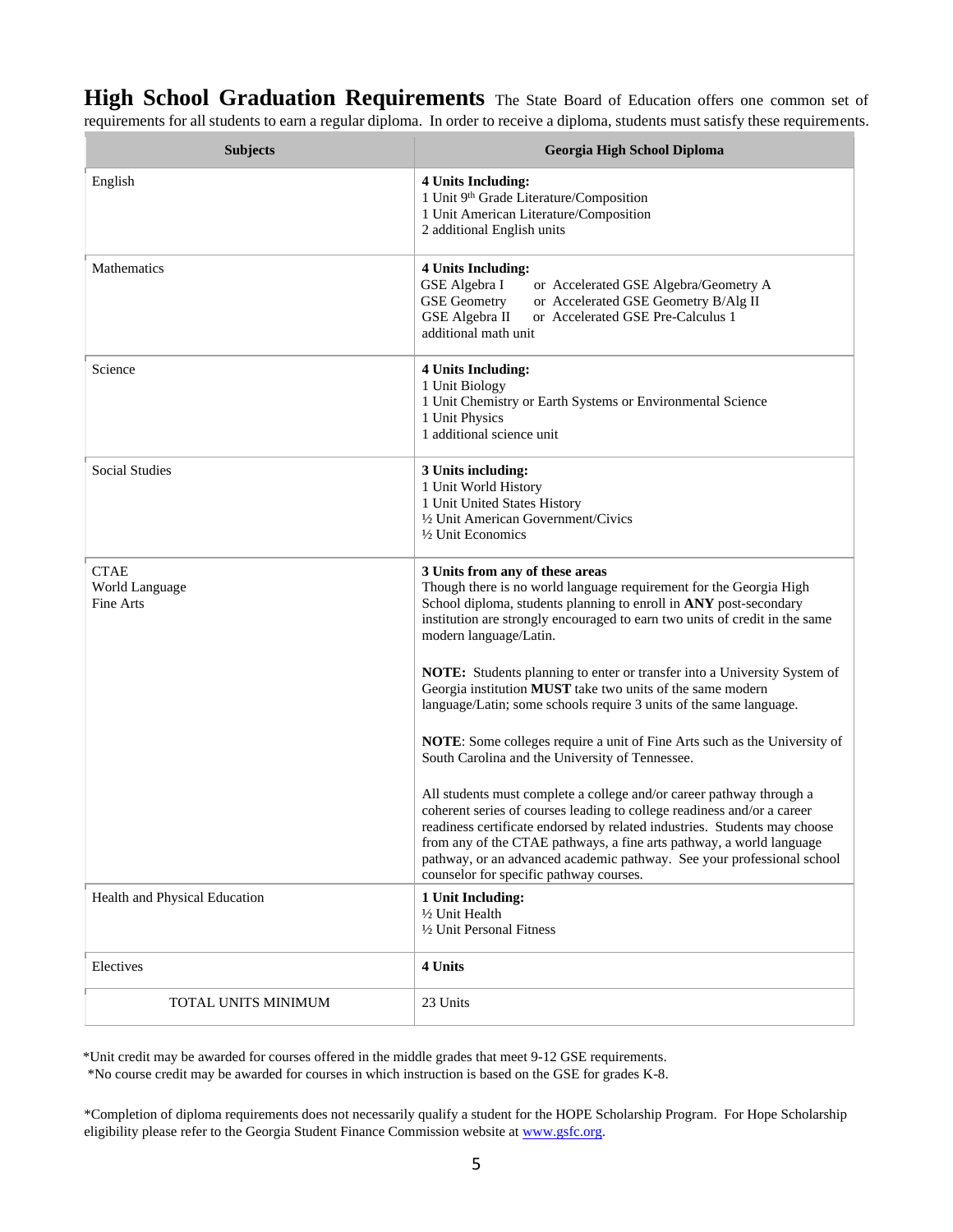#### **Sample Schedules**

**Sample 4x4 Block Schedule: Core & required courses and 3 elective courses** – This is a typical schedule that includes the 4 core classes, health & BPE, and 3 electives.

|                        | <b>Fall Semester</b>                         | <b>Spring Semester:</b>                |
|------------------------|----------------------------------------------|----------------------------------------|
| 1 <sup>st</sup> Block: | 9 <sup>th</sup> Lit/Composition              | GSE Algebra                            |
| 2 <sup>nd</sup> Block: | Health $(Q1)/Pers$ . Fit. $(Q2)$ (required)  | Visual Art: Comprehensive (elective 2) |
| 3 <sup>rd</sup> Block: | Intro Business $& \text{Techn}$ (elective 1) | General PE (elective 3)                |
| $4th Block$ :          | <b>Biology</b>                               | World Geography                        |
|                        |                                              |                                        |

**Sample 4x4 Block Schedule: Band, Chorus, or Orchestra** – Students who enroll in performing arts classes must enter **both course numbers** on their registration form.

|                                                                                                        | <b>Fall Semester</b>          | <b>Spring Semester:</b>                     |
|--------------------------------------------------------------------------------------------------------|-------------------------------|---------------------------------------------|
| 1 <sup>st</sup> Block:                                                                                 | Band 1 (elective 1)           | Band 2 (elective 2)                         |
| 2 <sup>nd</sup> Block:                                                                                 | French I (elective 3)         | <b>Hnrs Biology</b>                         |
| 3 <sup>rd</sup> Block:                                                                                 | <b>Hnrs Geometry</b>          | Health $(Q3)/Pers$ . Fit. $(Q4)$ (required) |
| 4 <sup>th</sup> Block:                                                                                 | Hnrs 9 <sup>th</sup> Lit/Comp | AP Human Geography                          |
| (Performing arts' classes are a <b>yearlong commitment</b> , taken both semesters on a block schedule) |                               |                                             |
|                                                                                                        |                               |                                             |

**Sample 4x4 Block Schedule: Navy JROTC** – Students choosing NJROTC are encouraged to enroll in both NS1 and NS2, but taking both courses is not required.

|                        | <b>Fall Semester</b>                | <b>Spring Semester:</b>            |
|------------------------|-------------------------------------|------------------------------------|
| 1 <sup>st</sup> Block: | Drama                               | Algebra 1                          |
| 2 <sup>nd</sup> Block: | <b>Biology</b>                      | Intro to Digital Tech (elective 1) |
| 3 <sup>rd</sup> Block: | Geography                           | 9 <sup>th</sup> Lit/Composition    |
|                        | $4th Block$ : ROTC NS1 (elective 2) | ROTC NS2 (elective 3)              |
|                        |                                     |                                    |

**Sample 4x4 Block Schedule: Foundations of Algebra** – Students enrolled in Foundations of Algebra will lose one elective choice.

|                        | <b>Fall Semester</b>                          | <b>Spring Semester:</b>                     |
|------------------------|-----------------------------------------------|---------------------------------------------|
| 1 <sup>st</sup> Block: | Intro to Business (elective 1)                | Health $(Q3)/Pers$ . Fit. $(Q4)$ (required) |
|                        | $2nd Block$ : Environmental Science           | Intro to Culinary (elective 2)              |
|                        | 3 <sup>rd</sup> Block: Foundations of Algebra | Algebra 1                                   |
| 4 <sup>th</sup> Block: | Geography                                     | 9 <sup>th</sup> Lit/Comp                    |
|                        |                                               |                                             |

 $\overline{\phantom{a}}$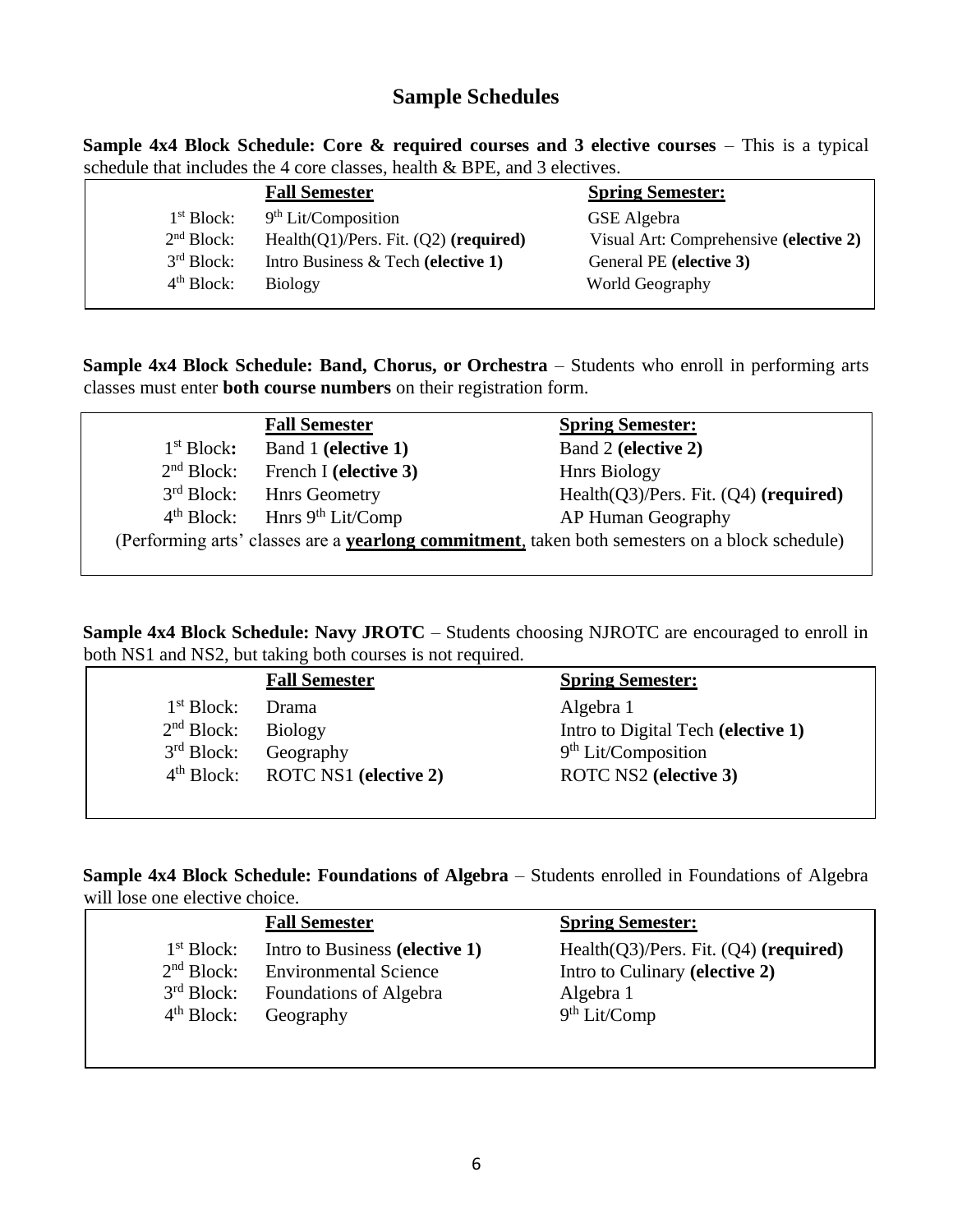#### **2020-2021 Core Course Offerings for Incoming Freshmen:**

| English:                   | 9 <sup>th</sup> Literature/Composition<br>Honors 9 <sup>th</sup> Literature/Composition<br>ESOL 9 <sup>th</sup> Literature/Composition                                                                                                                                |
|----------------------------|-----------------------------------------------------------------------------------------------------------------------------------------------------------------------------------------------------------------------------------------------------------------------|
| Mathematics:               | GSE Foundations of Algebra & Algebra 1 (yearlong course)<br>GSE Algebra I<br>GSE Accelerated Algebra/Geometry A<br><b>GSE</b> Geometry<br><b>GSE Honors Geometry</b>                                                                                                  |
| Science:                   | <b>Environmental Science</b><br><b>Biology</b><br><b>Honors Biology</b>                                                                                                                                                                                               |
| <b>Social Studies:</b>     | World Geography<br><b>Honors World Geography</b><br>Advanced Placement (AP) Human Geography                                                                                                                                                                           |
| <b>ELECTIVES:</b>          |                                                                                                                                                                                                                                                                       |
| <b>World Languages:</b>    | Spanish I/Spanish II/Honors Spanish II<br>French I/French II/Honors French II<br>Latin I/Latin II/Honors Latin II                                                                                                                                                     |
| Fine Arts:                 | <b>Band</b><br>Chorus<br>Orchestra<br><b>Fundamentals of Drama</b><br><b>Technical Theater</b><br><b>Musical Theater</b><br>Visual Arts: Comprehensive                                                                                                                |
| Career Technical:          | Audio & Video Technology and Film I<br><b>Industry Fundamentals &amp; Occupational Safety</b><br>Introduction to Business & Technology<br>Introduction to Digital Tech<br><b>Introduction to Healthcare Science</b><br>NJROTC - NS1 & NS2<br>Teaching as a Profession |
| <b>Physical Education:</b> | Health (0.5)/Personal Fitness (0.5) (required for graduations-3 units of NJROTC<br>will fulfill this requirement)<br><b>General PE</b><br>Aerobics<br>Weight Training (Must receive email approval from high school coach)                                            |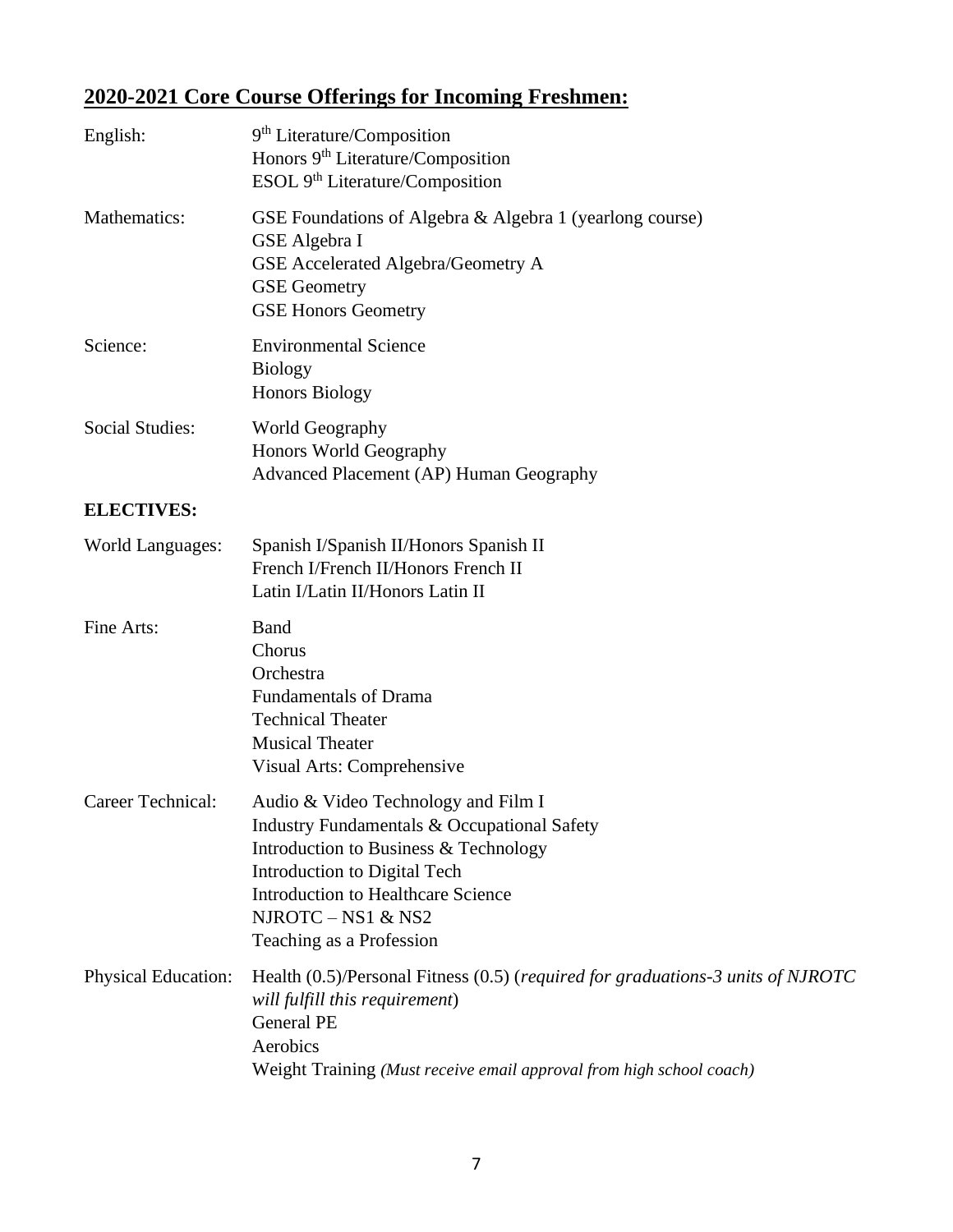## **English/Language Arts**

| <b>Course Name/Description</b>                                                                                                                                                                                                                                                                                                                                                                                                                                                                                                                                             | <b>Course Number</b>                                                                                                                                               | Prerequisite                                                     | <b>Units</b>                                            |
|----------------------------------------------------------------------------------------------------------------------------------------------------------------------------------------------------------------------------------------------------------------------------------------------------------------------------------------------------------------------------------------------------------------------------------------------------------------------------------------------------------------------------------------------------------------------------|--------------------------------------------------------------------------------------------------------------------------------------------------------------------|------------------------------------------------------------------|---------------------------------------------------------|
| 9 <sup>th</sup> Grade Lit/Comp<br>is a college prep class which integrates composition,<br>grammar, and literature. It covers the writing process; the<br>development of vocabulary, speaking, listening, and<br>researching skills will also be included.                                                                                                                                                                                                                                                                                                                 | 23.0610011                                                                                                                                                         | TR and<br>9 <sup>th</sup> Grade<br>Placement<br>Chart            | 1.0<br><b>EOC</b>                                       |
| Honors 9th Grade Lit/Comp<br>is an accelerated college prep course designed for the<br>student who has a serious interest in the interpretation of<br>literature. It integrates writing, grammar and usage,<br>speaking and listening. It includes reading a variety of<br>literary genres: short stories, novels, poetry, drama, and<br>nonfiction. It also emphasizes oral and written response to<br>literature.                                                                                                                                                        | 23.0610007                                                                                                                                                         | TR and<br>$9th$ Grade<br>Placement<br>Chart                      | 1.0<br><b>EOC</b><br>(earns<br>0.5<br>quality<br>point) |
| ESOL 9th Grade Lit/Comp<br>is a college prep class which integrates composition,<br>grammar and literature. It covers the writing process; the<br>development of vocabulary, speaking, listening and<br>researching skills will also be included. Adaptations in<br>presentation are made to accommodate ELL students.                                                                                                                                                                                                                                                     | 23.0610099                                                                                                                                                         | <b>TR</b> and<br>$9th$ Grade<br>Placement<br>Chart               | 1.0<br>EOC                                              |
| <b>Mathematics</b>                                                                                                                                                                                                                                                                                                                                                                                                                                                                                                                                                         |                                                                                                                                                                    |                                                                  |                                                         |
|                                                                                                                                                                                                                                                                                                                                                                                                                                                                                                                                                                            |                                                                                                                                                                    |                                                                  |                                                         |
|                                                                                                                                                                                                                                                                                                                                                                                                                                                                                                                                                                            |                                                                                                                                                                    | <b>Prerequisite</b>                                              | <b>Units</b>                                            |
| <b>Course Name/Description</b><br><b>Foundations of Algebra &amp; Algebra I</b><br>a first year high school mathematics course option for<br>students who have completed mathematics in grades 6-8<br>yet will need substantial support to bolster success in<br>high school mathematics. The course is aimed at<br>students who have reported low standardized test<br>performance in prior grades and/or have demonstrated<br>significant difficulties in previous mathematics classes.<br>There are specific eligibility requirements for<br>enrollment in this course. | <b>Course Number</b><br>*YEARLONG COMBO<br><b>COURSE:</b> Students will take<br>Foundations in the Fall and<br>Algebra I In the Spring<br>27.0481011<br>27.0990023 | $TR$ and $9th$ Grade<br><b>Placement Chart</b>                   | 1.0<br>1.0<br>EOC                                       |
| <b>GSE Algebra I</b><br>the first in a sequence of three required high school<br>courses designed to ensure career and college readiness.<br>The course represents a discrete study of algebra with<br>correlated statistics applications.                                                                                                                                                                                                                                                                                                                                 | 27.0990011                                                                                                                                                         | <b>TR</b> and<br>9 <sup>th</sup> Grade<br><b>Placement Chart</b> | 1.0<br>EOC                                              |

Placement Statistics, and Multivariable Calculus.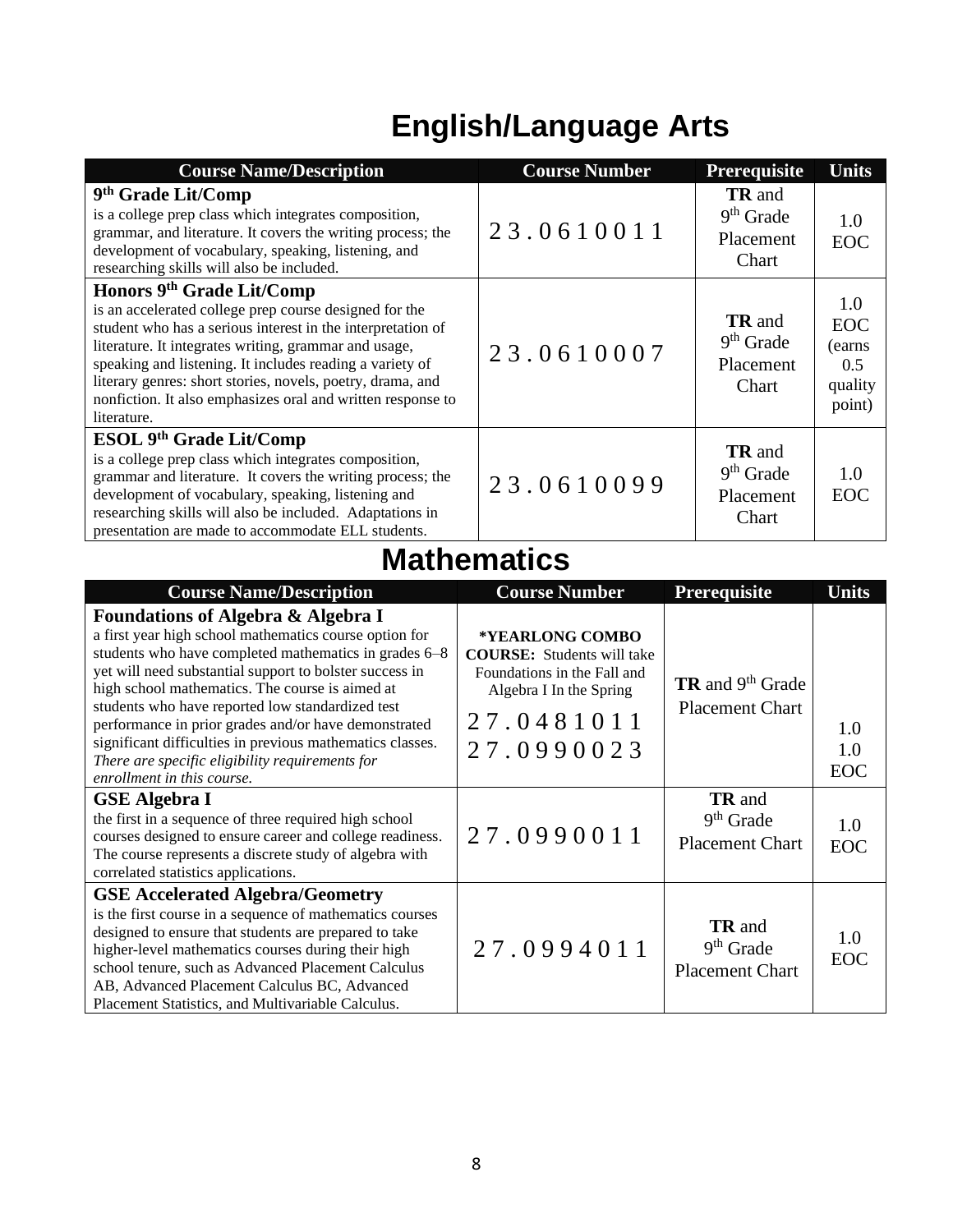| <b>GSE Geometry</b><br>the second course in the sequence of three required high<br>school courses designed to ensure career and college<br>readiness. The course represents a discrete study of<br>geometry analyzed by means of algebraic operations with<br>correlated probability/statistics applications and a bridge<br>to the third course through algebraic topics. | 27.0991011 | <b>TR</b> and GSE<br>Alg or<br>equivalent | 1.0<br><b>EOC</b>                                        |
|----------------------------------------------------------------------------------------------------------------------------------------------------------------------------------------------------------------------------------------------------------------------------------------------------------------------------------------------------------------------------|------------|-------------------------------------------|----------------------------------------------------------|
| <b>GSE Honors Geometry</b><br>the second course in the sequence. The course embodies a<br>discrete study of geometry analyzed by means of algebraic<br>operations with correlated probability/statistics 27.0991003<br>applications and a bridge to the third course through<br>algebraic topics.                                                                          |            | TR and GSE<br>Alg or<br>equivalent        | 1.0<br><b>EOC</b><br>(earns)<br>0.5<br>quality<br>point) |

### **Science**

| <b>Course Name/Description</b>                                                                                                                                                                                                                                                                                                                                                                                              | <b>Course Number</b> | <b>Prerequisite</b>                                       | Units                                                   |
|-----------------------------------------------------------------------------------------------------------------------------------------------------------------------------------------------------------------------------------------------------------------------------------------------------------------------------------------------------------------------------------------------------------------------------|----------------------|-----------------------------------------------------------|---------------------------------------------------------|
| <b>Environmental Science</b><br>is designed as an integrated and global approach to<br>science and technology. The concepts in this course<br>focus on the links between living things, their<br>surroundings, and the total environment of the planet.                                                                                                                                                                     | 26.0610011           | <b>TR</b> and<br>$9th$ Grade<br>Placement<br>Chart        | 1.0                                                     |
| <b>Biology</b><br>is a required course in which the students will learn and<br>understand biological functions and systems on the<br>cellular, genetic, evolutionary, systematic, and<br>ecological levels. Students will also be able to<br>implement applications of biological processes to<br>everyday situations.                                                                                                      | 26.0120011           | <b>TR</b> and<br>$9th$ Grade<br>Placement<br>Chart        | 1.0<br>EOC                                              |
| <b>Honors Biology</b><br>is an accelerated course designed for students interested<br>in pursuing advanced sciences or careers in the science<br>or engineering fields. Students will learn and understand<br>biological processes that occur on the molecular,<br>cellular, systemic, and environmental levels. Students<br>will also be able to implement applications of biological<br>processes to everyday situations. | 26.0120003           | <b>TR</b> and<br>$9th$ Grade<br>Placement<br><b>Chart</b> | 1.0<br><b>EOC</b><br>(earns<br>0.5<br>quality<br>point) |

## **Social Studies (CORE ELECTIVES)**

| <b>Course Name/Description</b>                                                                                                                                                                                       | <b>Course Number</b> | Prerequisite                                       | <b>Units</b>                              |
|----------------------------------------------------------------------------------------------------------------------------------------------------------------------------------------------------------------------|----------------------|----------------------------------------------------|-------------------------------------------|
| <b>World Geography</b><br>provides an overview of physical and cultural<br>geography. An awareness of similarities and differences<br>in human needs and behaviors is developed.                                     | 45.0711011           | <b>TR</b> and<br>$9th$ Grade<br>Placement<br>Chart | 1.0                                       |
| <b>Honors World Geography</b><br>provides an accelerated/more advanced overview of<br>physical and cultural geography. An awareness of<br>similarities and differences in human needs and<br>behaviors is developed. | 45.0711003           | <b>TR</b> and<br>$9th$ Grade<br>Placement<br>Chart | 1.0<br>(earns<br>0.5<br>quality<br>point) |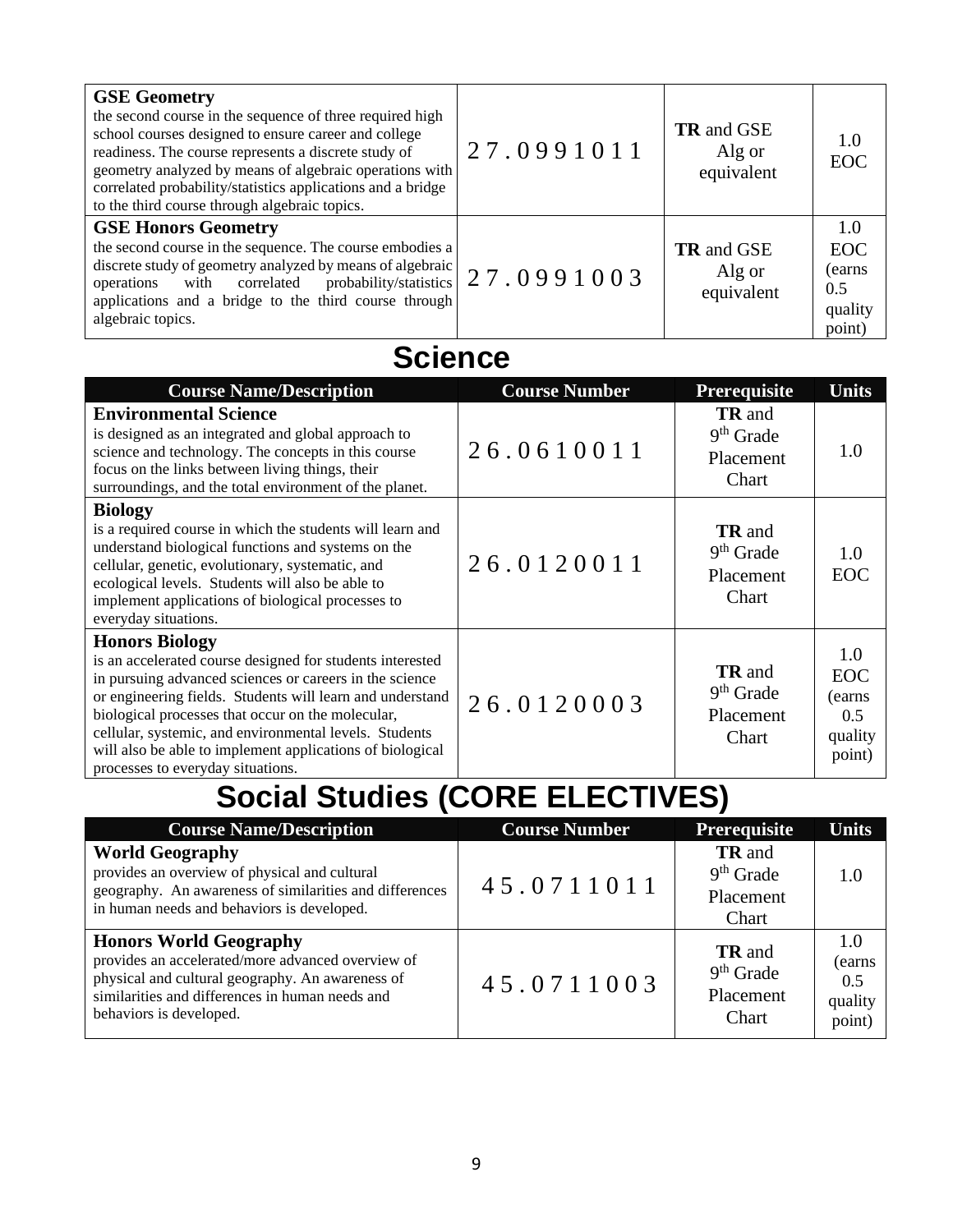| <b>AP Human Geography</b>                                                                                                                                                                                                                                                                                                                      |            |                                                    |                                           |
|------------------------------------------------------------------------------------------------------------------------------------------------------------------------------------------------------------------------------------------------------------------------------------------------------------------------------------------------|------------|----------------------------------------------------|-------------------------------------------|
| introduces students to the systematic study of patterns<br>and processes that have shaped human understanding,<br>use, and alteration of the Earth's surface. Students<br>employ spatial concepts and landscape analysis to<br>analyze human social organization and its environmental<br>consequences. Examines methods and tools geographers | 45.0770095 | <b>TR</b> and<br>$9th$ Grade<br>Placement<br>Chart | 1.0<br>(earns<br>1.0<br>quality<br>point) |
| use in their science and practice. Follows the Advanced                                                                                                                                                                                                                                                                                        |            |                                                    |                                           |
| Placement Geography Curriculum.                                                                                                                                                                                                                                                                                                                |            |                                                    |                                           |

\*TR – Teacher Recommendation

**\*\*All** *core course recommendations* **are subject to change based on final academic performance in 8th grade and/or spring EOG scores.\*\***

## **World Languages**

| <b>Course Name/Description</b>                                                                                                                                                                                                                                                                                                                              | <b>Course Number</b> | Prerequisite                                    | Units                                     |
|-------------------------------------------------------------------------------------------------------------------------------------------------------------------------------------------------------------------------------------------------------------------------------------------------------------------------------------------------------------|----------------------|-------------------------------------------------|-------------------------------------------|
| Spanish I<br>is an introduction to the language and culture of Spain<br>and other Spanish-speaking countries. The course will<br>enable students to attain a beginner's level of<br>proficiency in listening, speaking, reading, and writing,<br>with an emphasis on oral proficiency.                                                                      | 60.0710011           | None                                            | 1.0                                       |
| <b>Spanish II</b><br>is designed to further develop listening, speaking,<br>reading and writing with an emphasis on oral<br>proficiency. The student will acquire a basic command<br>of key vocabulary and grammatical structures necessary<br>for limited personal communication as well as an<br>appreciation of diversity in the Spanish-speaking world. | 60.0720011           | <b>Spanish I</b>                                | 1.0                                       |
| <b>Honors Spanish II</b><br>is designed for the accelerated student who has<br>demonstrated superior facility in foreign language and<br>offers a variety of opportunities for enrichment and oral<br>work. Plans to continue the study of the Spanish<br>language beyond Level II.                                                                         | 60.0720003           | Grade of 90 or<br>higher in<br><b>Spanish I</b> | 1.0<br>(earns<br>0.5<br>quality<br>point) |
| <b>French I</b><br>is an introduction to the language and culture of France<br>and other French-speaking countries. The course will<br>enable students to attain a beginner's level of<br>proficiency in listening, speaking, reading, and writing,<br>with an emphasis on oral proficiency.                                                                | 60.0110011           | None                                            | 1.0                                       |
| <b>French II</b><br>is designed to further develop listening, speaking,<br>reading and writing with an emphasis on oral<br>proficiency. The student will acquire a basic command<br>of key vocabulary and grammatical structures necessary<br>for limited personal communication as well as an<br>appreciation of diversity in the French-speaking world.   | 60.0120011           | <b>French I</b>                                 | 1.0                                       |
| <b>Honors French II</b><br>is designed for the student who has demonstrated<br>superior facility in foreign language and offers a variety<br>of opportunities for enrichment and oral work.                                                                                                                                                                 | 60.0120003           | Grade of 90 or<br>higher in<br><b>French I</b>  | 1.0<br>(earns<br>0.5<br>quality<br>point) |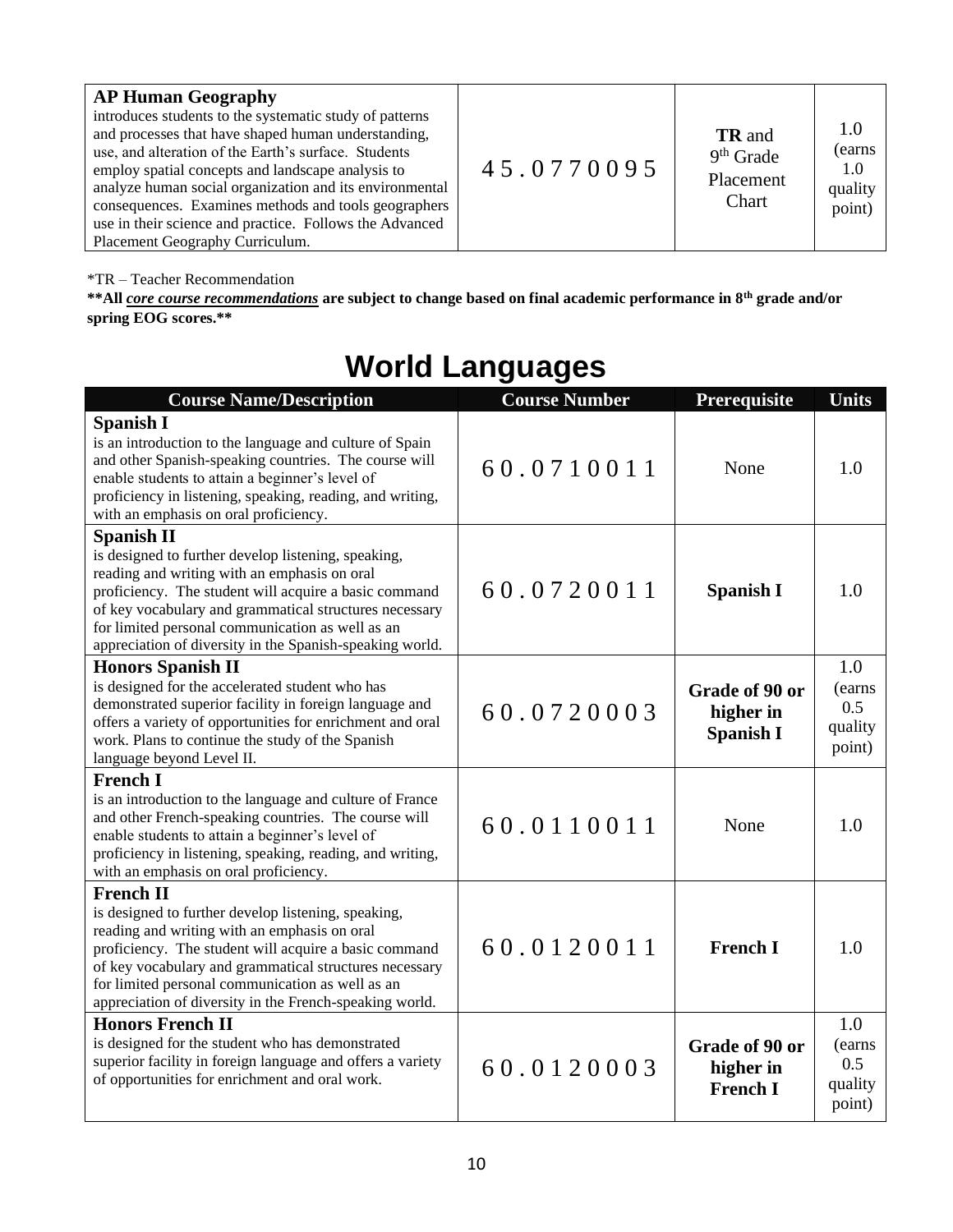| <b>Latin I</b><br>is an introduction to the language and civilization of the<br>Romans. The course is designed to develop a<br>knowledge base composed of vocabulary, grammar,<br>translation, derivatives, mottoes, abbreviations,<br>quotations, life in ancient Rome and mythology.                                                                                                                                                             | 61.0410011                                                                                                                                                    | None                                          | 1.0                                       |
|----------------------------------------------------------------------------------------------------------------------------------------------------------------------------------------------------------------------------------------------------------------------------------------------------------------------------------------------------------------------------------------------------------------------------------------------------|---------------------------------------------------------------------------------------------------------------------------------------------------------------|-----------------------------------------------|-------------------------------------------|
| <b>Latin II</b><br>is designed to develop reading and comprehension of<br>texts written in Latin. The course will provide additional<br>study of gramma, vocabulary, translation, derivatives,<br>mythology, and Roman civilization.                                                                                                                                                                                                               | 61.0420011                                                                                                                                                    | <b>Latin I</b>                                | 1.0                                       |
| <b>Honors Latin II</b><br>is designed for the student who has demonstrated<br>superior facility in foreign language and offers a variety<br>of opportunities for enrichment and oral work.                                                                                                                                                                                                                                                         | 61.0420003                                                                                                                                                    | Grade of 90 or<br>higher in<br><b>Latin I</b> | 1.0<br>(earns<br>0.5<br>quality<br>point) |
|                                                                                                                                                                                                                                                                                                                                                                                                                                                    | <b>Fine Arts</b>                                                                                                                                              |                                               |                                           |
| <b>Course Name/Description</b>                                                                                                                                                                                                                                                                                                                                                                                                                     | <b>Course Number</b>                                                                                                                                          | Prerequisite                                  | <b>Units</b>                              |
| <b>Band I and Band II</b><br>are the entry level Band performance classes that focus<br>on the basic fundamentals of tone production, music<br>reading, and performance. The band class focuses on the<br>development of the combined ensemble. Students are<br>placed in appropriate level band classes based upon<br>auditions.                                                                                                                  | *YEARLONG COMBO<br><b>COURSE:</b> Students use two<br>(2) electives and enter both<br>courses on their registration<br>worksheet.<br>53.0361099<br>53.0362099 | None                                          | 1.0<br>1.0                                |
| <b>Chorus I and Chorus II</b><br>provides opportunities to develop performance skills and<br>knowledge in choral singing. Covers performance and<br>production, analysis and theoretical studies, historical<br>and cultural contributions and influences, creative<br>aspects of music and appreciation of music. Organizes<br>objectives for self-paced progress through all four levels.<br>Stresses individual progress and group experiences. | *YEARLONG COMBO<br><b>COURSE:</b> Students use two<br>(2) electives and enter both<br>courses on their registration<br>worksheet.<br>54.0211099<br>54.0212099 | None                                          | 1.0<br>1.0                                |
| <b>Orchestra I and Orchestra II</b><br>are the entry level orchestra performance classes that<br>focus on the basic fundamentals of tone production,<br>music reading, and performance. The classes focus on<br>the technical development of the string instrument and<br>the development of the combined ensemble.                                                                                                                                | *YEARLONG COMBO<br><b>COURSE:</b> Students use two<br>(2) electives and enter both<br>courses on their registration<br>worksheet.<br>53.0561099<br>53.0562099 | None                                          | 1.0<br>1.0                                |
| <b>Fundamentals of Drama I</b><br>serves as prerequisite for other theatre/drama courses.<br>Develops and applies performance skills through basic<br>vocal, physical and emotional exercises; includes<br>improvisation and scene study and related technical art<br>forms.                                                                                                                                                                       | 52.0210099                                                                                                                                                    | None                                          | 1.0                                       |
| <b>Technical Theatre I</b><br>introduces technical considerations of play production;<br>covers properties, lighting and settings, program, box<br>office, marketing, management, make-up and costumes.                                                                                                                                                                                                                                            | 52.0410099                                                                                                                                                    | None                                          | 1.0                                       |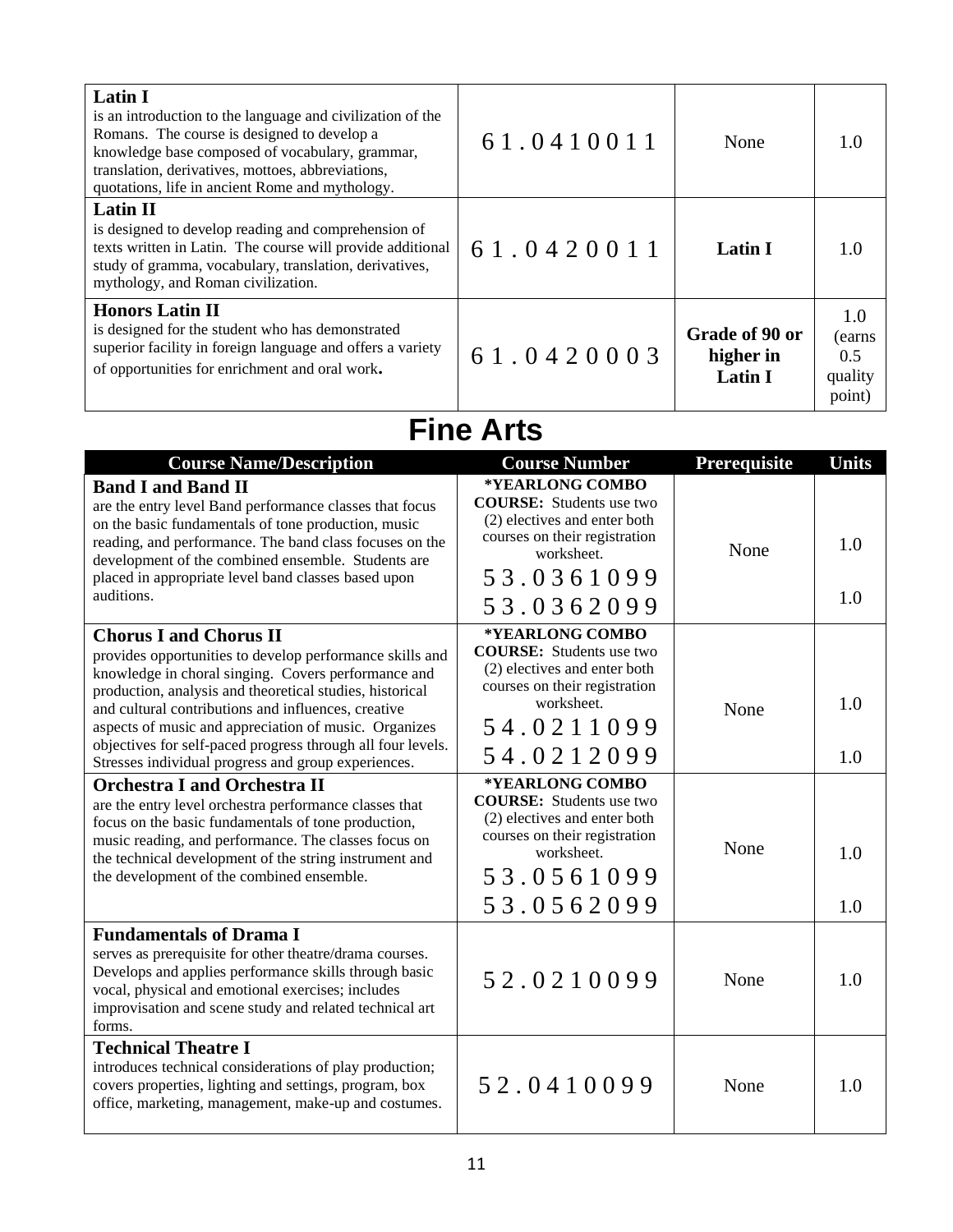| <b>Musical Theatre I</b><br>introduces the style and characteristic elements of modern<br>musical theatre. Covers production staging,<br>orchestration, voice and dance; offers an opportunity for<br>team teaching through interdisciplinary collaboration<br>with the chorus, band, art, technology, physical education<br>and dance instructors. Offers opportunity for<br>performance.                              | 52.0310099                                | None                                                                                                          | 1.0          |
|-------------------------------------------------------------------------------------------------------------------------------------------------------------------------------------------------------------------------------------------------------------------------------------------------------------------------------------------------------------------------------------------------------------------------|-------------------------------------------|---------------------------------------------------------------------------------------------------------------|--------------|
| Art 1<br>introduces art history, criticism, aesthetic judgment &<br>studio production to the beginning art student.<br>Emphasizes the ability to understand $\&$ use the elements<br>of art & principles of design through a variety of media<br>processes both 2-D and 3-D. The study of the history of<br>art and criticism accompanies the studio experiences.                                                       | 50.0211099                                | None                                                                                                          | 1.0          |
| <b>Drawing I</b><br>explores a variety of drawing techniques & media with an<br>emphasis on developing drawing skills. Examines<br>solutions to drawing problems through student drawings<br>& those of other artists.                                                                                                                                                                                                  | 50.0311099                                | Art                                                                                                           | 1.0          |
| <b>Physical Education</b>                                                                                                                                                                                                                                                                                                                                                                                               |                                           |                                                                                                               |              |
| <b>Course Name/Description</b>                                                                                                                                                                                                                                                                                                                                                                                          | <b>Course Number</b>                      | Prerequisite                                                                                                  | <b>Units</b> |
| <b>Health (Contemporary Health Issues)</b>                                                                                                                                                                                                                                                                                                                                                                              |                                           |                                                                                                               |              |
| provides a direct and factual approach to health education<br>that is practical, personal, and positive. Health topics<br>include safety, drug education, nutrition, personal health,<br>growth and development, building self-esteem, and<br>relationship skills. By acquiring the knowledge, attitudes,<br>and skills necessary to a healthful life, students learn to<br>take responsibilities for their own health. | Already recorded on registration<br>form. | All 9 <sup>th</sup> grade<br>students are<br>automatically<br>enrolled in<br><b>Health/BPE</b><br>unless they | 0.5          |
| <b>Personal Fitness (BPE)</b><br>is designed to help students understand why exercise and<br>fitness are important in developing a healthy and active<br>lifestyle. The course will emphasize strategies for<br>maintaining good cardiovascular endurance, flexibility,<br>muscular strength and endurance, and body composition.                                                                                       |                                           | enroll in<br><b>NJROTC</b>                                                                                    | 0.5          |
| <b>General Physical Education</b><br>focuses on and enhances skills in any combination or<br>variety of team sports, lifetime sports, track and field<br>events, outdoor education experiences, rhythmic/dance,<br>recreational games, gymnastics, and self-defense. It                                                                                                                                                 | 36.0110099                                | None                                                                                                          | 1.0          |
| further promotes methods to attain a healthy and active<br>lifestyle. The Introductory PE Course may be used as a<br>pre-requisite for other course offerings (i.e., team sports,<br>lifetime sports, outdoor ed,, and weight training)                                                                                                                                                                                 |                                           |                                                                                                               |              |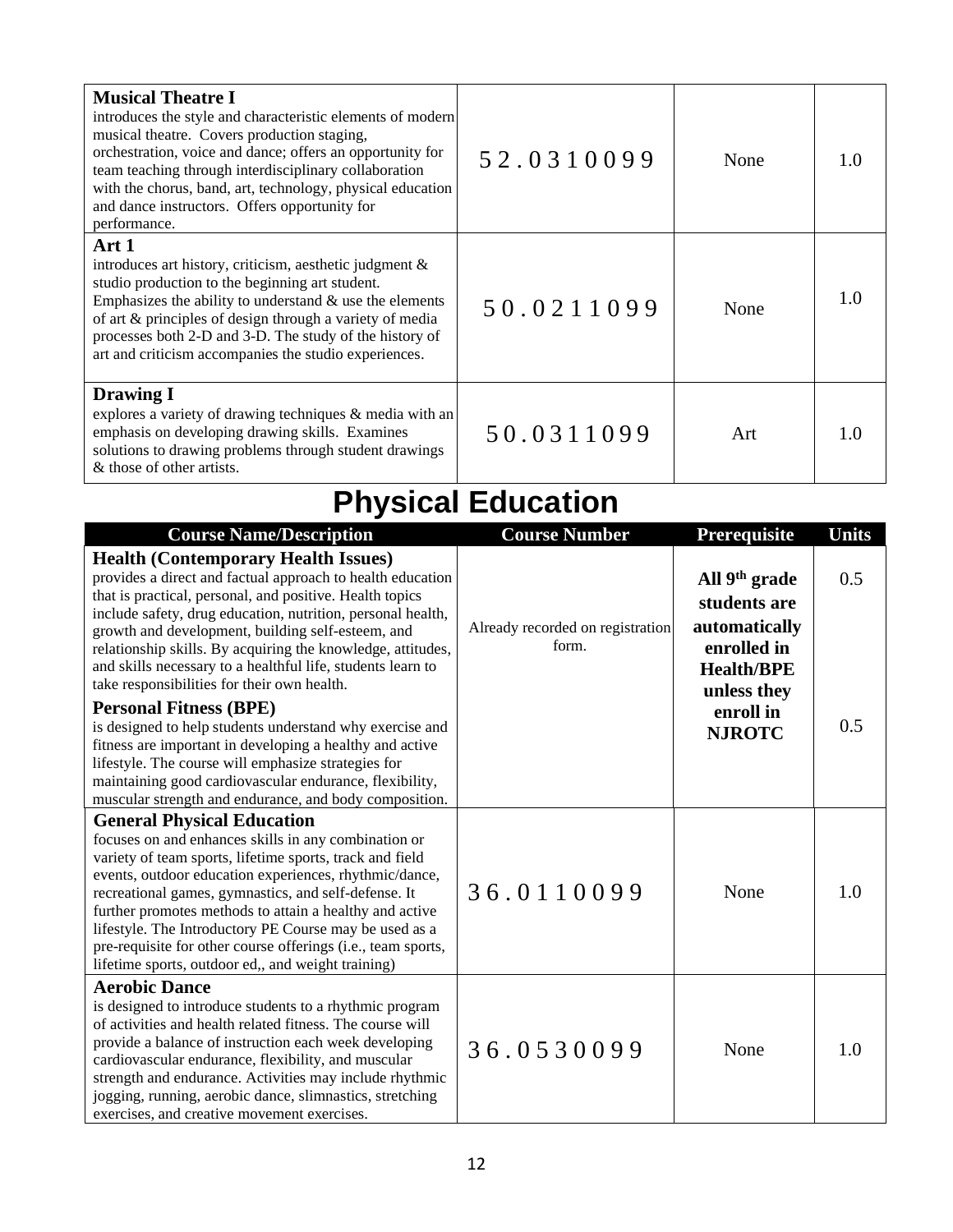| <b>Weight Training</b><br>is designed to introduce students to a weight-training<br>program that will promote over-all body fitness. The<br>student will be exposed to different types of weight<br>equipment and methods of training with weights. The<br>student will also gain knowledge of the different types of<br>exercises, correct techniques of executing the various<br>exercises, proper breathing, and the safety factors<br>involved in spotting. | Due to the limited space in<br>weight training, 9 <sup>th</sup> grade<br>students may not elect to take<br>this class. If you are<br>participating in high school<br>athletics, contact your coach via<br>email about taking this class<br>and attach the email<br>confirmation to your<br>registration form. | Recommendation<br>by high school<br>coach only | 1.0 |
|-----------------------------------------------------------------------------------------------------------------------------------------------------------------------------------------------------------------------------------------------------------------------------------------------------------------------------------------------------------------------------------------------------------------------------------------------------------------|---------------------------------------------------------------------------------------------------------------------------------------------------------------------------------------------------------------------------------------------------------------------------------------------------------------|------------------------------------------------|-----|
|-----------------------------------------------------------------------------------------------------------------------------------------------------------------------------------------------------------------------------------------------------------------------------------------------------------------------------------------------------------------------------------------------------------------------------------------------------------------|---------------------------------------------------------------------------------------------------------------------------------------------------------------------------------------------------------------------------------------------------------------------------------------------------------------|------------------------------------------------|-----|

## **Career Technical (CTAE)**

| <b>Course Name/Description</b>                                                                                                                                                                                                                                                                                                                                                                                                                                                                                                                                                                                          | <b>Course Number</b> | Prerequisite | <b>Units</b> |
|-------------------------------------------------------------------------------------------------------------------------------------------------------------------------------------------------------------------------------------------------------------------------------------------------------------------------------------------------------------------------------------------------------------------------------------------------------------------------------------------------------------------------------------------------------------------------------------------------------------------------|----------------------|--------------|--------------|
| Audio & Video Technology & Film I<br>prepares students for employment or entry into a<br>postsecondary education program in the audio and video<br>technology career field. Topics covered may include, but<br>are not limited to: terminology, safety, basic equipment,<br>script writing, production teams, production and<br>programming, lighting, recording and editing, studio<br>production, and professional ethics.                                                                                                                                                                                            | 10.5181099           | None         | 1.0          |
| <b>Industry Fund. &amp; Occupational Safety</b><br>is the first course in the construction core curriculum<br>that encompasses the basics and fundamentals of<br>common skills spanning a variety of construction<br>occupations. These basic skills include safety,<br>mathematics, hand tools, power tools, blueprint reading.                                                                                                                                                                                                                                                                                        | 46.5450099           | None         | 1.0          |
| <b>Introduction to Business &amp; Technology</b><br>provides an overview of business and technology skills<br>required for today's business environment. Knowledge<br>of business principles, the impact of financial decisions,<br>and technology proficiencies demanded by business<br>combine to establish the elements of this course.                                                                                                                                                                                                                                                                              | 07.4413099           | None         | 1.0          |
| <b>Introduction to Digital Technology</b><br>is the foundational course for Web & Digital<br>Communications, Programming, and Advanced<br>Programming pathways. Exposure to foundational<br>knowledge in hardware, software, programming, web<br>design, IT support, and networks are all taught in a<br>computer lab with hands-on activities and project<br>focused-tasks.                                                                                                                                                                                                                                            | 11.4150099           | None         | 1.0          |
| <b>Introduction to Healthcare Science</b><br>will enable students to receive initial exposure to the<br>many Healthcare Science careers as well as<br>employability, communication, and technology skills<br>necessary in the healthcare industry. The concepts of<br>human growth and development, interaction with<br>patients and family members, health, wellness, and<br>preventative care are evaluated, as well as the legal,<br>ethical responsibilities of today's healthcare provider.<br>Fundamental healthcare skills development is initiated<br>including microbiology, basic life support and first aid. | 25.5210099           | None         | 1.0          |